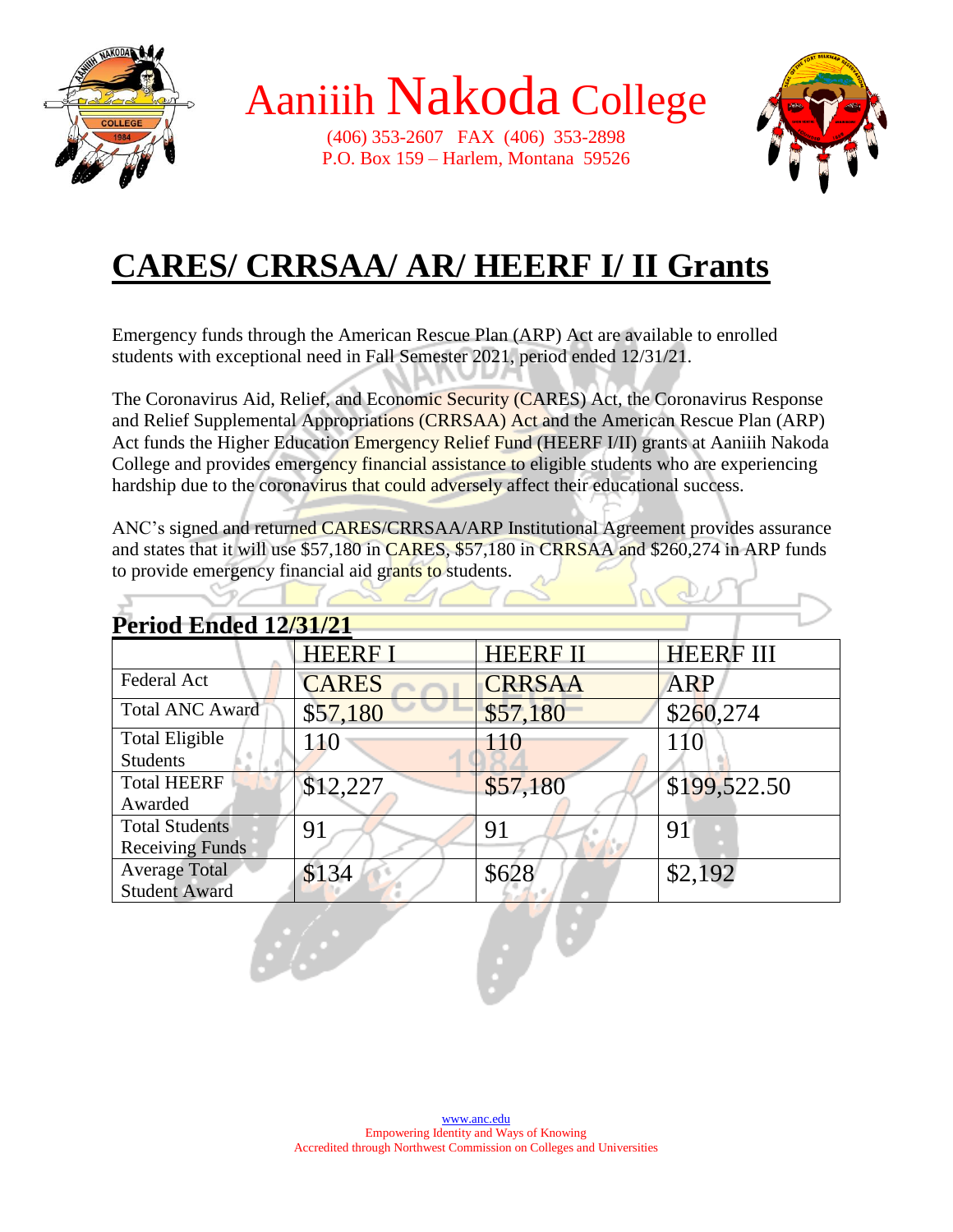

# Aaniiih Nakoda College

(406) 353-2607 FAX (406) 353-2898 P.O. Box 159 – Harlem, Montana 59526



### **Period Ended 9/30/21**

|                        | <b>HEERF I</b> | <b>HEERF II</b> | <b>HEERF III</b> |
|------------------------|----------------|-----------------|------------------|
| Federal Act            | <b>CARES</b>   | <b>CRRSAA</b>   | <b>ARP</b>       |
| <b>Total ANC Award</b> | \$57,180       | \$57,180        | \$260,274        |
| <b>Total Eligible</b>  |                |                 |                  |
| <b>Students</b>        |                |                 |                  |
| <b>Total HEERF</b>     |                |                 | \$0              |
| Awarded                |                |                 |                  |
| <b>Total Students</b>  |                |                 | \$0              |
| <b>Receiving Funds</b> |                |                 |                  |
| <b>Average Total</b>   |                |                 |                  |
| <b>Student Award</b>   |                |                 |                  |
|                        |                |                 |                  |



aD

### **Period Ended 9/30/20**

| I ELIVU EMUEU 2/JV/ZV  |                |                 |                  |
|------------------------|----------------|-----------------|------------------|
|                        | <b>HEERF I</b> | <b>HEERF II</b> | <b>HEERF III</b> |
| Federal Act            | <b>CARES</b>   | <b>CRRSAA</b>   | <b>ARP</b>       |
| <b>Total ANC Award</b> | \$57,180       | \$57,180        | \$260,274        |
| <b>Total Eligible</b>  | 91             | $\theta$        | $\theta$         |
| <b>Students</b>        |                |                 |                  |
| <b>Total HEERF</b>     | \$18,432.70    |                 |                  |
| Awarded                |                |                 |                  |
| <b>Total Students</b>  | 55             |                 |                  |
| Receiving Funds        |                |                 |                  |
| <b>Average Total</b>   | \$335          |                 |                  |
| <b>Student Award</b>   |                |                 |                  |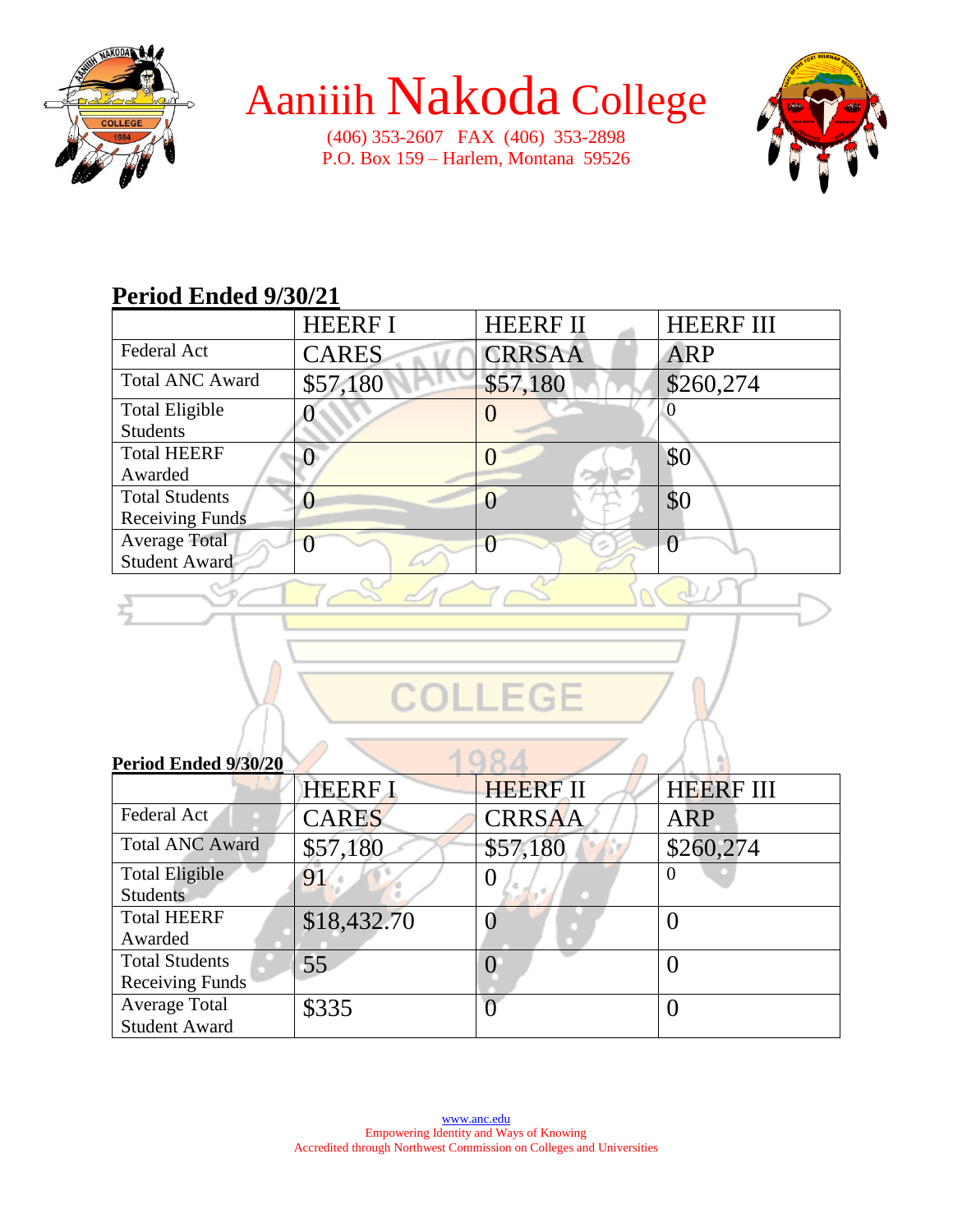

# Aaniiih Nakoda College

(406) 353-2607 FAX (406) 353-2898 P.O. Box 159 – Harlem, Montana 59526



#### **Period Ended 12/31/20**

|                        | <b>HEERF I</b> | <b>HEERF II</b> | <b>HEERF III</b> |
|------------------------|----------------|-----------------|------------------|
| Federal Act            | <b>CARES</b>   | <b>CRRSAA</b>   | ARP              |
| <b>Total ANC Award</b> | \$57,180       | \$57,180        | \$260,274        |
| <b>Total Eligible</b>  | 102            |                 |                  |
| <b>Students</b>        |                |                 |                  |
| <b>Total HEERF</b>     | \$5,400        |                 |                  |
| Awarded                |                |                 |                  |
| <b>Total Students</b>  | 18             |                 |                  |
| <b>Receiving Funds</b> |                |                 |                  |
| <b>Average Total</b>   | \$300          |                 |                  |
| <b>Student Award</b>   |                |                 |                  |

| LEGE                 |  |
|----------------------|--|
| s                    |  |
| Period Ended 3/21/21 |  |

| I CHOU LIRGU MEILEI    |               |                 |                  |
|------------------------|---------------|-----------------|------------------|
|                        | <b>HEERFI</b> | <b>HEERF II</b> | <b>HEERF III</b> |
| <b>Federal Act</b>     | <b>CARES</b>  | <b>CRRSAA</b>   | <b>ARP</b>       |
| <b>Total ANC Award</b> | \$57,180      | \$57,180        | \$260,274        |
| <b>Total Eligible</b>  | 113           |                 | O                |
| <b>Students</b>        |               |                 |                  |
| <b>Total HEERF</b>     | \$8,600.00    |                 |                  |
| Awarded                |               |                 |                  |
| <b>Total Students</b>  | 18            |                 |                  |
| <b>Receiving Funds</b> |               |                 |                  |
| Average Total          | \$478         |                 |                  |
| <b>Student Award</b>   |               |                 |                  |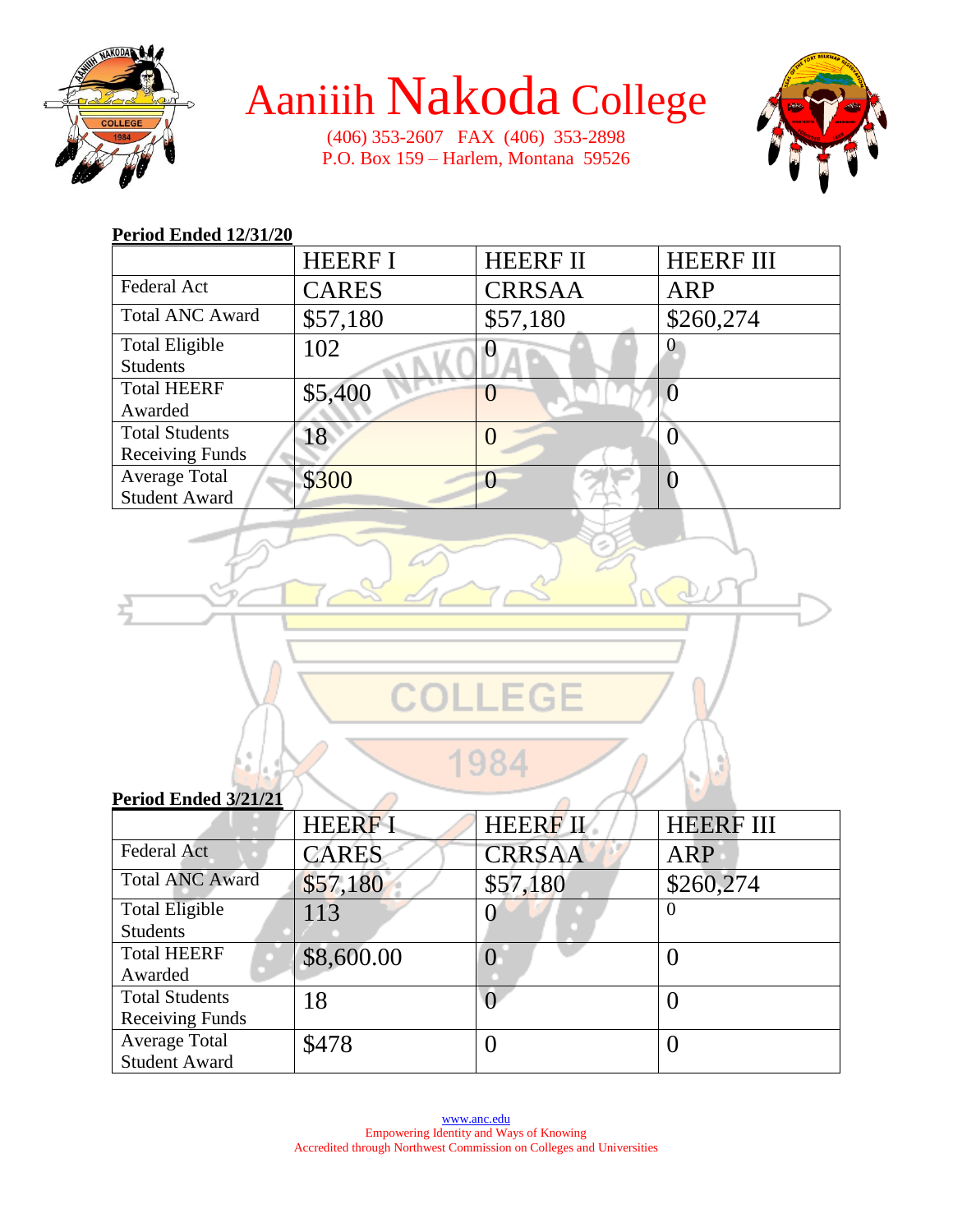

## Aaniiih Nakoda College

(406) 353-2607 FAX (406) 353-2898 P.O. Box 159 – Harlem, Montana 59526



#### HEERF I HEERF II HEERF III Federal Act | CARES | CRRSAA | ARP Total ANC Award  $\begin{array}{|l} \n\sqrt{57,180} \\
\end{array}$  \$57,180 \$260,274 Total Eligible Students 113  $\sqrt{0}$  0 Total HEERF Awarded  $$12,500.00$  0 0 0 0 0 Total Students Receiving Funds 65 0 0 0 Average Total Student Award  $$192$  0  $$192$  10

#### **Period Ended 6/30/21**

### **Eligibility for CARES/CRRSAA/ARP HEERF I, and II Funds:**

Students must be enrolled at Aaniiih Nakoda College for Fall Semester 2021.

Financial aid grants for students may be used for any component of the student's cost of attendance or for emergency costs that arise due to coronavirus, such as tuition, food, housing, health care (including mental health care) or child care.

CRRSAA requires that institutions prioritize students with exceptional need, such as students who receive Pell Grants, in awarding financial aid grants to students. However, students do not need to be only Pell recipients or students who are eligible for Pell grants. In addition, the CRRSAA explicitly provides that financial aid grants to students may be provided to students exclusively enrolled in distance education. Institutions may not (1) condition the receipt of financial aid grants to students on continued or future enrollment in the institution, (2) use the financial aid grants to satisfy a student's outstanding account balance, unless it has obtained the student's written (or electronic), affirmative consent, or (3) require such consent as a condition of receipt of or eligibility for the financial aid grant.2 Institutions should carefully document how they prioritize students with exceptional need in distributing financial aid grants to students, as the Department intends to establish reporting requirements regarding the distribution of financial aid grants to students consistent with section 314(e) of CRRSAA.

Eligibility for funds will be established by the Financial Aid Office and students enrolled this semester may apply for the awards by contacting the Financial Aid office or Student Support Services. Funding is not guaranteed to all students that apply.